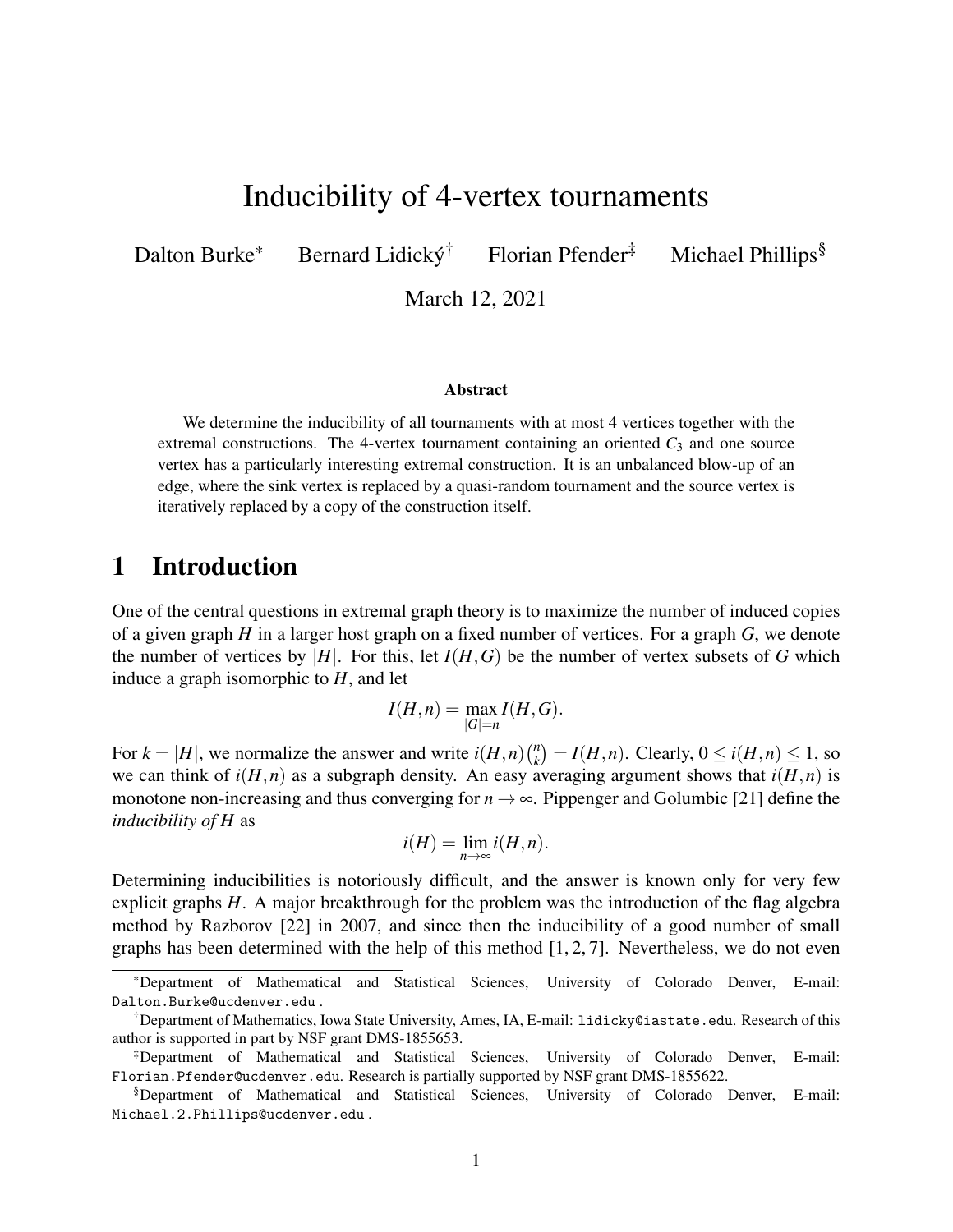<span id="page-1-0"></span>know  $i(P_4)$ , i.e. the inducibility of the path on four vertices, and we do not even have a conjecture for the answer.

On the other end of the spectrum, Fox, Huang, and Lee [\[9\]](#page-13-0), and independently Yuster [\[23\]](#page-14-0), have determined exact values for  $i(H, n)$  and thus  $i(H)$  for all *n* and almost all large enough graphs *H* by studying random graphs. There are numerous other results on inducibility [\[3,](#page-13-0) [6,](#page-13-0) [10–12,](#page-13-0) [16–19\]](#page-14-0).

All of these questions can be studied for directed graphs as well. Falgas-Ravry and Vaughan [\[8\]](#page-13-0) studied inducibility of small outstars. Huang [\[15\]](#page-14-0) extended the result to all outstars. This was further generalized to other stars by Hu, Ma, Norin, and Wu [\[14\]](#page-14-0). Short paths with further restrictions were considered in [\[4\]](#page-13-0) and orientation of a 4-cycle in [\[13\]](#page-14-0). In an REU in 2018, Burgher and Burke studied and conjectured extremal constructions for most oriented graphs (directed graphs without 2-cycles) of up to 4 vertices using the flag algebra method. In a similar and independent project, Bożyk, Grzesik and Kielak [[24\]](#page-14-0) established more bounds and found more constructions for oriented graphs.

In this paper, we look closer at the tournaments in this list, directed graphs with exactly one arc between any pair of vertices. The number of non-isomorphic tournaments on *k* vertices is slightly smaller than the number of graphs, and flag algebra computations tend to have similar power. The two projects mentioned in the previous paragraph both found inducibility bounds and closely matching constructions for all tournaments on up to 4 vertices, where the results are easy or trivial for all but three of these 8 small tournaments. These last three tournaments on 4 vertices have very interesting constructions, and in this paper we prove that these constructions are indeed optimal.

When edges are colored, Mubayi and Razborov [\[20\]](#page-14-0) showed that for every tournament *T* on  $k \geq 4$  vertices whose edges are colored by  $\binom{k}{2}$  $\binom{k}{2}$  distinct colors, a structure on  $n \geq k$  vertices that maximizes the number of copies of *T* is a balanced iterated blow-up of *T*. This implies that  $i(T) = \frac{k!}{k^k - k}$  in this rainbow setting.

## 2 Results

Here we discuss tournaments on at most four vertices. For the tournaments  $T_1$  and  $T_2$  on one and two vertices, respectively, any tournament *T* has  $i(T_k, T) = 1$ . Similarly, for all transitive tournaments  $TT_k$  on  $k \geq 3$  vertices, the transitive tournament  $TT_n$  on  $n \geq k$  vertices is the unique tournament on *n* vertices with  $i(TT_k, T) = 1$ . On the other hand,  $i(TT_3, T)$  is minimized exactly if *T* has all out-degrees in  $\left\{\frac{n-2}{2}\right\}$  $\frac{-2}{2}, \frac{n-1}{2}$  $\frac{-1}{2}, \frac{n}{2}$  $\frac{n}{2}$ . This easily follows from counting  $TT_3$  by first choosing the source vertex, and then any two out-neighbors. As a consequence, we have for the only other tournament on three vertices  $C_3$ :

Proposition 1. *The number of induced copies of C*<sup>3</sup> *is maximized if and only if every vertex of a tournament has out-degree in* { *n*−2  $\frac{-2}{2}, \frac{n-1}{2}$  $\frac{-1}{2}, \frac{n}{2}$  $\frac{n}{2}$ .

This implies  $i(C_3) = 1/4$  and leaves us with three 4-vertex tournaments to consider, see Fig-ure [1:](#page-2-0) the tournaments we get from  $C_3$  by adding a source vertex  $(C_3^+)$  $(s_3^{(+)})$ , a sink vertex  $(C_3^-)$  $\binom{1}{3}$ , and by adding a vertex of out-degree 1 or 2 (*C*4).

We will now define the class  $\mathcal{C}_n$  of *carousels* on  $n \geq 3$  vertices. A tournament *T* is in  $\mathcal{C}_n$  if its vertices can be labeled  $\{v_1, v_2, \ldots, v_n\}$  such that  $v_i v_j \in E(T)$  if  $0 < j - i < \frac{n}{2}$  $\frac{n}{2}$  or if  $-n < j - i < -\frac{n}{2}$  $\frac{n}{2}$ .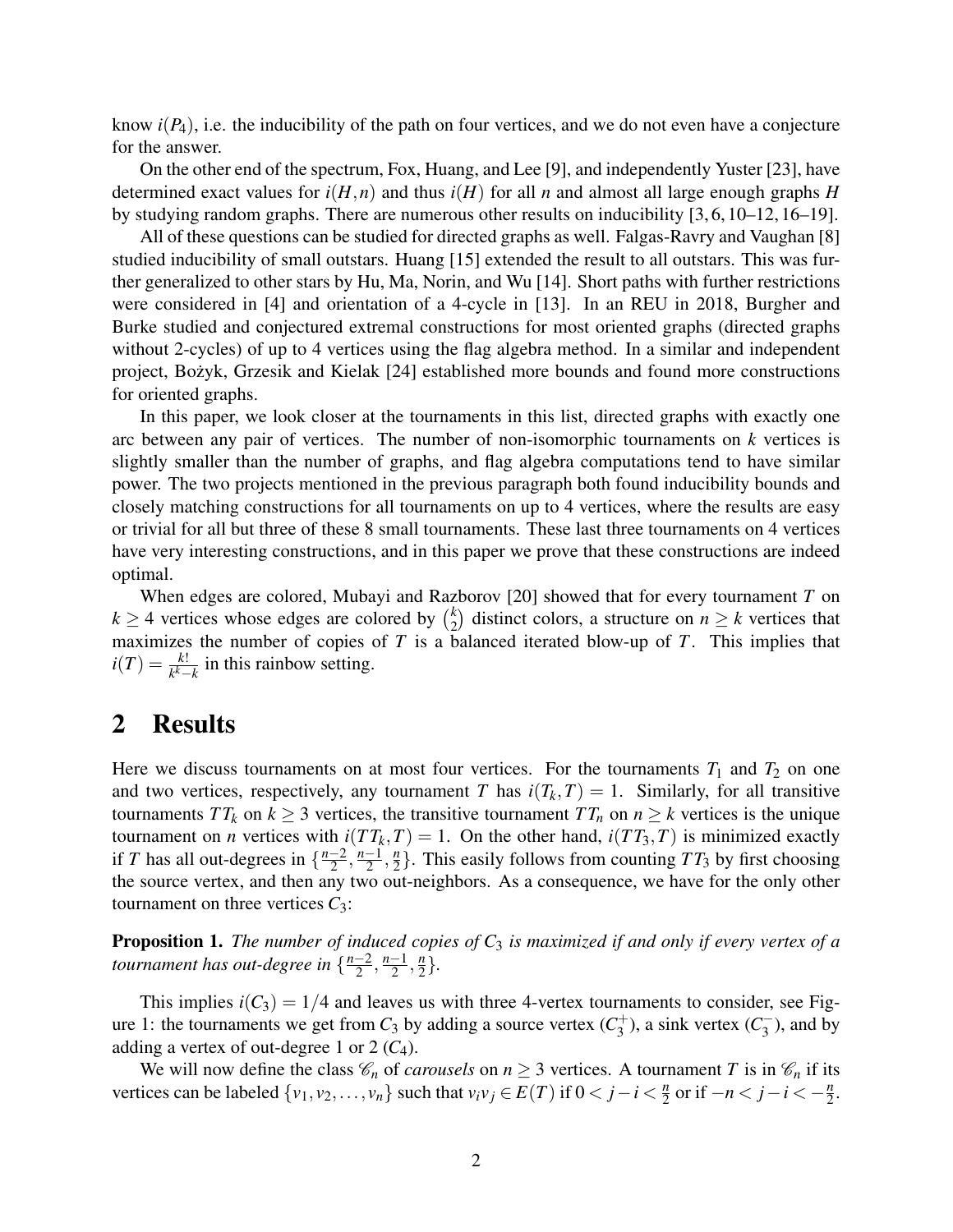<span id="page-2-0"></span>

Figure 1: The four 4-vertex tournaments.



Figure 2: For odd *n*, the carousel  $C \in \mathcal{C}_n$  is unique and vertex transitive. In the even *n* case, an additional vertex  $v'$  would be placed opposite  $v$  on the circle with the arc containing  $v$  and  $v'$  chosen arbitrarily.

Said another way, a tournament *T* is in  $\mathcal{C}_n$  if for every  $x \in V(T)$ , the in- and out-neighborhoods induce transitive tournaments (*T* is *locally transitive*) and are as balanced as possible (*T* is *balanced* when  $|V(T)|$  is odd, or *nearly balanced* when  $|V(T)|$  is even). See Figure 2 for an illustration.

Observe that for odd *n* and for  $n = 4$ ,  $\mathcal{C}_n$  contains exactly one tournament, and we will call this unique carousel  $C_n$ . For even  $n \ge 6$ ,  $\mathcal{C}_n$  contains more than one tournament, depending on the directions of the arcs  $v_i v_{i+\frac{n}{2}}$ . For even *n*, we denote by  $C_n \in \mathcal{C}_n$  the unique tournament we get from deleting one vertex in  $C_{n+1}$ . Note that one can alternatively construct  $C_n$  from  $C_{n-1}$  by duplicating one vertex.

**Theorem 2.** *For n*  $\geq$  4*, the tournaments maximizing I*( $C_4$ , *T*) *are precisely the tournaments in*  $\mathcal{C}_n$ *. Consequently,*  $i(C_4) = \frac{1}{2}$ *, and for every n, we have* 

$$
I(C_4, n) = \begin{cases} \frac{n(n^2 - 1)(n - 3)}{48} & \text{if } n \text{ is odd,} \\ \frac{n(n^2 - 4)(n - 3)}{48} & \text{if } n \text{ is even.} \end{cases}
$$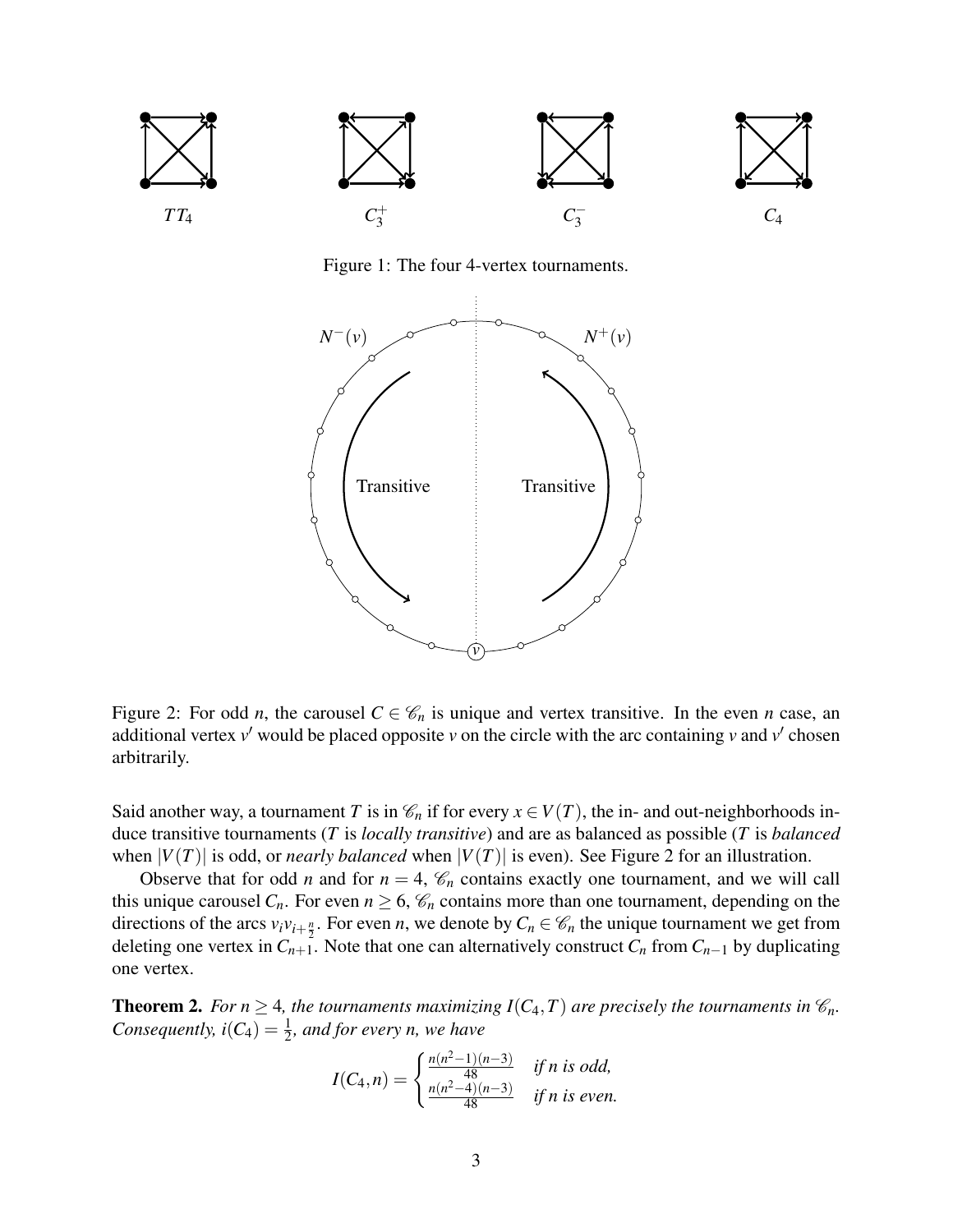<span id="page-3-0"></span>

Figure 3: Construction maximizing the number of copies of  $C_3^+$  $3^+$ . For  $\alpha \in [0,1]$  and *n* sufficiently large, the extremal construction  $T_n$  can be decomposed into subtournaments  $L_n$ , of size about (1 –  $\alpha$ )*n*, and  $H_n$ , of size about  $\alpha$ *n* with the properties shown above.

Note that the asymptotic statement that  $i(C_4) = \frac{1}{2}$  is also proved in [\[24\]](#page-14-0), with a proof very similar to the one we provide in the next section. Flag algebra computations indicate that a similar statement is also true for  $C_5$ ,  $C_6$ ,  $C_7$  and  $C_8$ , and we conjecture it is true for all *k*. Observe that for  $k \ge 5$  and even  $n \ge k$ ,  $C_n$  contains more copies of  $C_k$  than the other members of  $\mathcal{C}_n$ , so our conjectured class of extremal tournaments is a bit smaller here.

**Conjecture 3.** For all  $k \geq 5$  and  $n \geq k$ , the unique n-vertex tournaments maximizing  $I(C_k, T)$  are *the tournaments Cn.*

The only tournaments on 4 vertices left are the two tournaments  $C_3^ \frac{1}{3}$  and  $C_3^+$  $C_3^+$ . As one gets  $C_3^-$ 3 from  $C_3^+$  $\frac{1}{3}$  by reversal of all arcs, the tournaments extremal for  $C_3^ \frac{1}{3}$  are precisely the reversals of the tournaments extremal for  $C_3^+$  $S_3^+$ , so it suffices to only study  $C_3^+$  $3^+$ . Consider the following construction of a tournament  $T_n$  on *n* vertices. For some fixed  $\alpha \in (0,1)$ , partition the vertices into two sets  $H_n$ (for high out-degree) and  $L_n$  (for low out-degree) of size  $\lceil \alpha n \rceil$  and  $\lfloor (1 - \alpha)n \rfloor$ , respectively. On the set *L*<sub>*n*</sub>, direct the edges uniformly at random, i.e. insert a random tournament  $R_{\lfloor(1-\alpha)n\rfloor}$ . All arcs between the sets are directed from  $H_n$  to  $L_n$ . On the set  $H_n$ , iterate the construction, i.e. insert the tournament  $T_{\lfloor \alpha n \rfloor}$  inductively. See Figure 3 for a sketch of the iterated construction.

In this construction, all copies of  $C_3^+$  $J_3^+$  lie completely in  $H_n$ , completely in  $L_n$ , or have exactly one vertex in *H<sub>n</sub>* and three vertices forming a *C*<sub>3</sub> in *L*<sub>*n*</sub>. Notice that  $i(C_3, R_{\lfloor(1-\alpha)n\rfloor}) = 1/4 + o(1)$ and  $i(C_3^+$  $\mathcal{L}_3^+, R_{\lfloor (1-\alpha)n \rfloor}) = 1/8 + o(1)$ . As *i*(*C*<sup>+</sup><sub>3</sub>)  $j_3^+, T_{\lceil \alpha n \rceil}) = i(C_3^+)$  $g_3^{\text{+}}, T_n) + o(1)$ , we have

$$
i(C_3^+, T_n) = \alpha^4 i(C_3^+, T_n) + 4\alpha (1 - \alpha)^3 i(C_3, R_{\lfloor (1 - \alpha)n \rfloor}) + (1 - \alpha)^4 i(C_3^+, R_{\lfloor (1 - \alpha)n \rfloor}) + o(1)
$$
  
=  $\alpha^4 i(C_3^+, T_n) + 4\alpha (1 - \alpha)^3 \frac{1}{4} + (1 - \alpha)^4 \frac{1}{8} + o(1),$ 

so

$$
i(C_3^+, T_n) = \frac{\alpha(1-\alpha)^3 + \frac{1}{8}(1-\alpha)^4}{1-\alpha^4} + o(1).
$$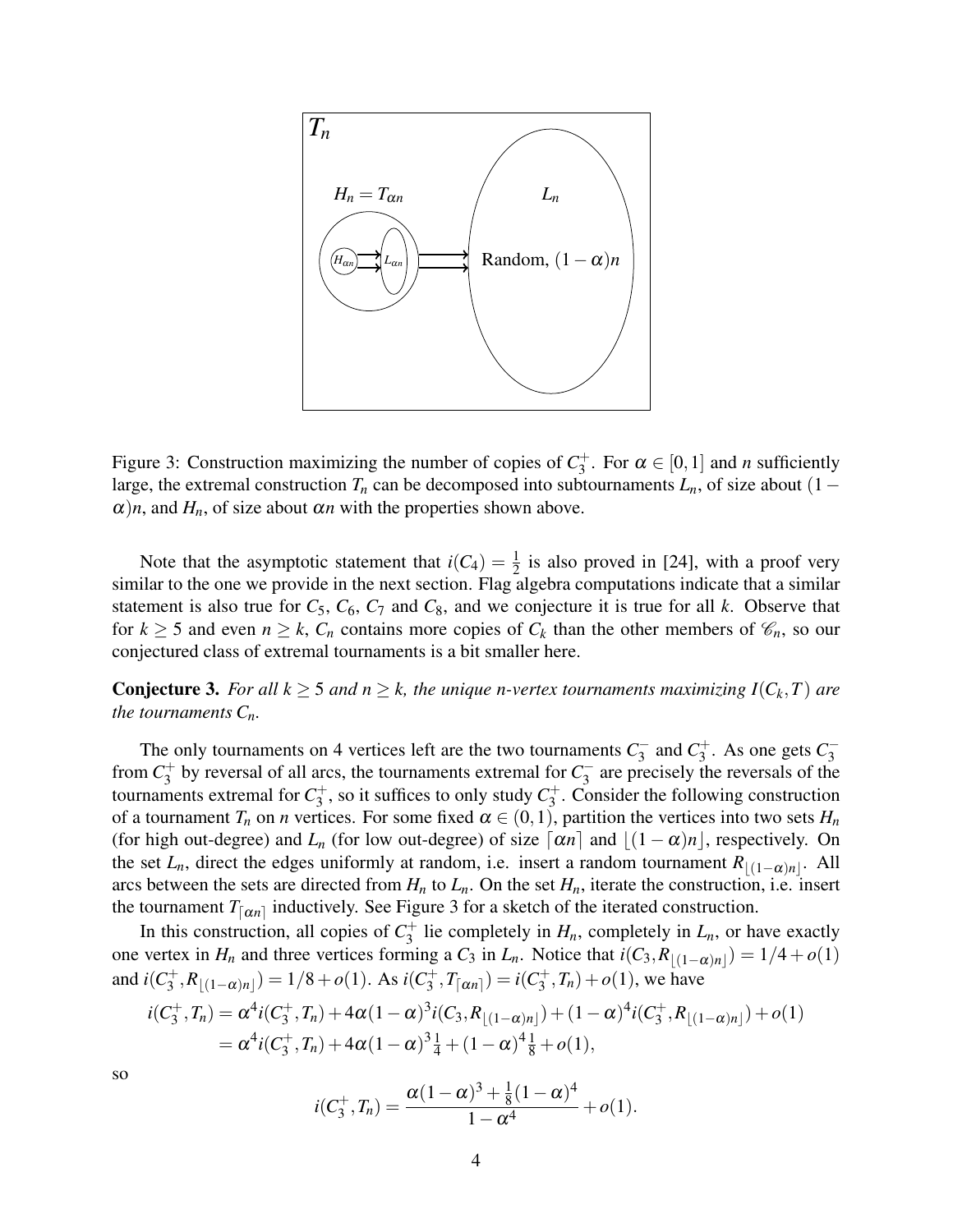<span id="page-4-0"></span>Maximizing this quantity gives us  $\alpha = \frac{1}{5}$  $\frac{1}{5}(2\sqrt[3]{9}-2-\sqrt[3]{3}) \approx 0.1435836$ , and

$$
i(C_3^+, T_n) = \frac{1}{8} \left( 8 - 9\sqrt[3]{3} + 3\sqrt[3]{9} \right) + o(1) \approx 0.1575006670 + o(1).
$$

We show that all large extremal tournaments for  $C_3^+$  $3<sup>+</sup>$  essentially look this way, and that the limit object is unique.

**Theorem 4.** Let  $(T_n)_{n=1}^{\infty}$  be a sequence of tournaments on n vertices with  $I(C_3^+)$  $J_3^+, T_n) = I(C_3^+$  $j^+,n$ . Let  $\alpha = \frac{1}{5}$ **14.** Let  $(n_n)_{n=1}$  be a sequence of tournaments on *n* vertices with  $I(C_3, I_n) - I(C_3, n)$ .<br> $\frac{1}{5}(2\sqrt[3]{9}-2-\sqrt[3]{3})$ . For sufficiently large *n*, the vertex set of  $T_n$  can be partitioned into sets  $L_n$  *and*  $H_n$  *so that*  $|H_n| = \alpha n + o(1)$ *, all arcs between these sets are from*  $H_n$  *to*  $L_n$ *, the sequence of tournaments*  $(T_n[L_n])_{n=1}^{\infty}$  *is quasi-random, and*  $I(C_3^+)$  $J_3^+, T_n[H_n]) = I(C_3^+$ 3 ,|*Hn*|)*. Hence*

$$
i(C_3^+) = \frac{1}{8} \left( 8 - 9\sqrt[3]{3} + 3\sqrt[3]{9} \right) \approx 0.1575006670.
$$

This construction is also mentioned in [\[24\]](#page-14-0), together with an almost matching upper bound obtained by the flag algebra method. While  $C_3^+$  may not be the most interesting tournament to consider, we find this extremal construction combining quasi-random parts with iterated blow-ups fascinating.

## 3 Proof of Theorem [2](#page-2-0)

*Proof of Theorem [2.](#page-2-0)* We begin by observing the following identity for all tournaments *T* on at least 4 vertices:

$$
i(C_3, T) = \frac{1}{2}i(C_4, T) + \frac{1}{4}i(C_3^+, T) + \frac{1}{4}i(C_3^-, T). \tag{1}
$$

This follows from the fact that the probability to find a  $C_3$  when picking three vertices at random is equal to the probability to first find  $C_4$ ,  $C_3^+$  $\frac{1}{3}$ , or  $C_3^-$  when picking four vertices, times the appropriate probability that removing one of these vertices leaves a *C*3.

Multiplying both sides by  $\binom{n}{4}$  $_{4}^{n}$ ), we can express this relationship in terms of a direct count of induced *C*<sup>4</sup> for any tournament *T*:

$$
I(C_3, T) \cdot \frac{n-3}{4} = \frac{1}{2}I(C_4, T) + \frac{1}{4}(I(C_3^+, T) + I(C_3^-, T)),
$$

implying that

$$
I(C_4, T) = I(C_3, T) \cdot \frac{n-3}{2} - \frac{1}{2}(I(C_3^+, T) + I(C_3^-, T)).
$$

Let  $T \in \mathscr{C}_n$ . Then every vertex in *T* has out-degree in  $\{\frac{n-2}{2}\}$  $\frac{-2}{2}, \frac{n-1}{2}$  $\frac{-1}{2}, \frac{n}{2}$  $\frac{n}{2}$ , so by Proposition [1,](#page-1-0)  $I(C_3, T)$  is maximized. On the other hand, the out-neighborhoods and in-neighborhoods of all vertices in *T* induce transitive tournaments, so  $I(C_3^+)$  $J_3^+, T) = I(C_3^-)$  $\binom{1}{3}, T$  = 0. This shows that *T* maximizes  $I(C_4, T)$ .

It remains to show that no other tournament shares this property. For this, let *T* be any  ${C_3^+}$  $\frac{1}{3}$ <sup>+</sup>,  $C_3^ \{3\}$ -free, (near) regular tournament, and let  $v_1 \in V(T)$  with  $d^+(v_1) = k \in \{\frac{n-2}{2}, \frac{n-1}{2}\}$  $\frac{-1}{2}, \frac{n}{2}$  $\frac{n}{2}$ . As *T* is  $C_3^+$  $3^+$ -free, the out-neighborhood of  $v_1$  is  $C_3$ -free and therefore transitive, and we may relabel the out-neighbors in this induced order as  $\{v_2, v_3, \ldots, v_{k+1}\}$ . Similarly, the in-neighborhood is transitive, and we may relabel it in the induced order as  $\{v_{k+2}, \ldots, v_n\}$ .

Now suppose, for the sake of contradiction, that  $T \notin \mathcal{C}_n$ , and thus there exists an arc  $v_i v_j$  with 0 < *i* − *j* <  $\frac{n}{2}$  $\frac{n}{2}$  or if  $-n < i - j < -\frac{n}{2}$  $\frac{n}{2}$ . Let us first assume that  $0 < i - j < \frac{n}{2}$  $\frac{n}{2}$ . As  $\{v_2, v_3, \ldots, v_{k+1}\}$  and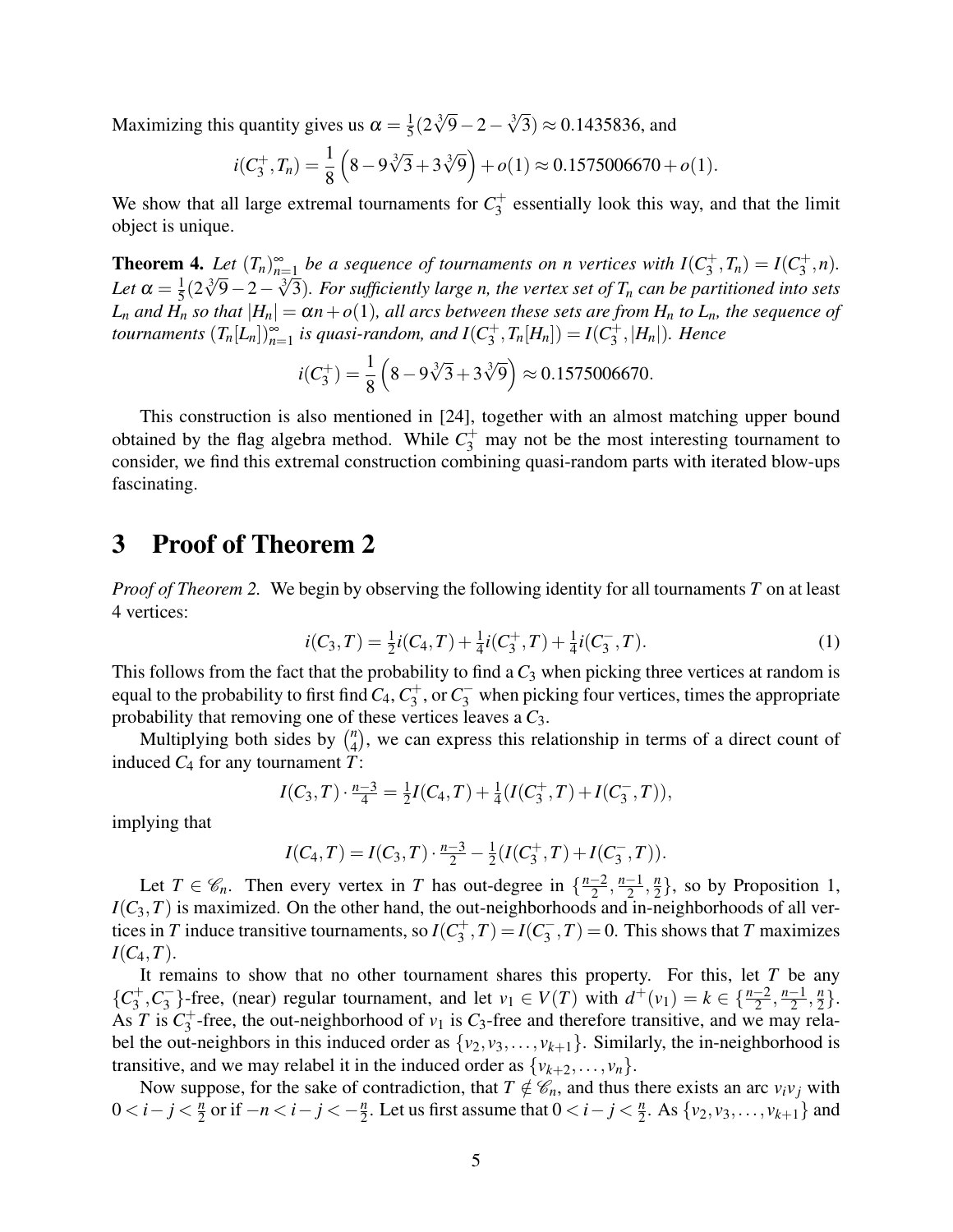<span id="page-5-0"></span> $\{v_{k+2},...,v_n\}$  are transitively ordered, we have  $j \leq k$  and  $i \geq k+1$ . As  $v_j$  has out-degree at least  $\frac{n-1}{n-1}$ ,  $v_j$  has an out-neighbor  $v_j$ , with  $i' > i$  implying that  $v_j v_k \in E(T)$ . But now  $T[v_j, v_j, v_j, v_k] \sim C^+$  $\frac{1}{2}$ ,  $v_j$  has an out-neighbor  $v_{i'}$  with  $i' > i$ , implying that  $v_i v_{i'} \in E(T)$ . But now  $T[v_1, v_j, v_i, v_{i'}] \simeq C_3^+$  $\frac{1}{3}$ , a contradiction.

Let us now assume that  $-n < i - j < -\frac{n}{2}$  $\frac{n}{2}$ , and so  $i \leq k$  and  $j > k$ . Similarly as before, there now exists a j' with  $k < j' < j$  and  $v_{j'}v_i \in \overline{E}$ , which again implies that  $T[v_1, v_i, v_{j'}, v_j] \simeq C_3^+$  $j^+$ , a contradiction proving the theorem.

#### 4 Proof of Theorem [4](#page-4-0)

*Proof of Theorem [4.](#page-4-0)* We start with an upper bound for the inducibility of  $C_3^+$  $j_3^+$  using standard flag algebra methods. Notice that the upper bound is not sharp, which is common for extremal constructions involving iterations. We will always assume that *n* is large enough that we are allowed to suppress lower order terms in our computations.

Claim 4.1.  $i(C_3^+$  $\binom{+}{3}, n \in (0.157500667, 0.157500672).$ 

*Proof.* We know that  $i(C_3^+)$  $\sigma_3^+(n) > 0.157500667$  by our construction. Using standard plain flag algebra techniques, we find that

*i*(*C* + 3 ) ≤ 22050094023517191892318610820045970412528560 140000000000000000000000000000000000000000000 < 0.157500672.

Certificates are too large to be presented here, and do not add much insight. They can be found at <http://lidicky.name/pub/tournaments>.  $\Box$ 

Next, a standard symmetrization argument gives that every vertex is in roughly the same number of  $C_3^+$ <sup>+</sup><sub>3</sub>. Recall that  $(T_n)_{n=1}^{\infty}$  is a sequence of tournaments on *n* vertices with  $I(C_3^+)$  $J_3^+, T_n) = I(C_3^+$  $j^+,n$ .

**Claim 4.2.** *Every vertex is in*  $i(C_3^+)$  $\binom{n+1}{3}$ ,  $T_n$ )  $\binom{n-1}{3}$  $\binom{-1}{3} + O(n^2)$  many copies of  $C_3^+$ .

*Proof.* By definition, the average number of copies a vertex is in is  $i(C_3^+)$  $\binom{n+1}{3}$ ,  $T_n$ )  $\binom{n-1}{3}$  $\binom{-1}{3}$ . Let *v* be a vertex which is in the fewest copies  $C_3^+$  $j^+(v)$ , and let *w* be a vertex which is in the most copies  $C_3^+$  $i_3^+(w)$ . Let  $C_3^+$  $y_3^+(vw)$  be the number of copies containing both *v* and *w*. If we delete *v*, and add a copy of *w*, we gain

$$
C_3^+(w)-C_3^+(v)-C_3^+(vw)\\
$$

copies of *C* + <sup>+</sup><sub>3</sub>. As  $T_n$  is extremal, this quantity must be non-positive. Observing that  $C_3^+$  $j_{3}^{+}(vw) =$  $O(n^2)$  shows the claim.

The traditional way to extract structure from flag algebra computations giving sharp bounds is to look for subgraphs, for which the computations tell you that they have zero density in every extremal construction. If the computations do not give sharp bounds like here, another approach is to do the opposite, and to compute bounds on subgraphs which occur with high density. Neither of these approaches has much promise in this problem. As a large part of the conjectured extremal tournament is quasi-random, all subgraphs appear with a fairly moderate frequency.

Inspired by the conjectured extremal tournament, we are looking for other features. A first observation is that the degree distribution is concentrated around a few values. All vertices in *L<sup>n</sup>* have about the same fairly small out-degree, and all vertices in *H<sup>n</sup>* have very large out-degree. A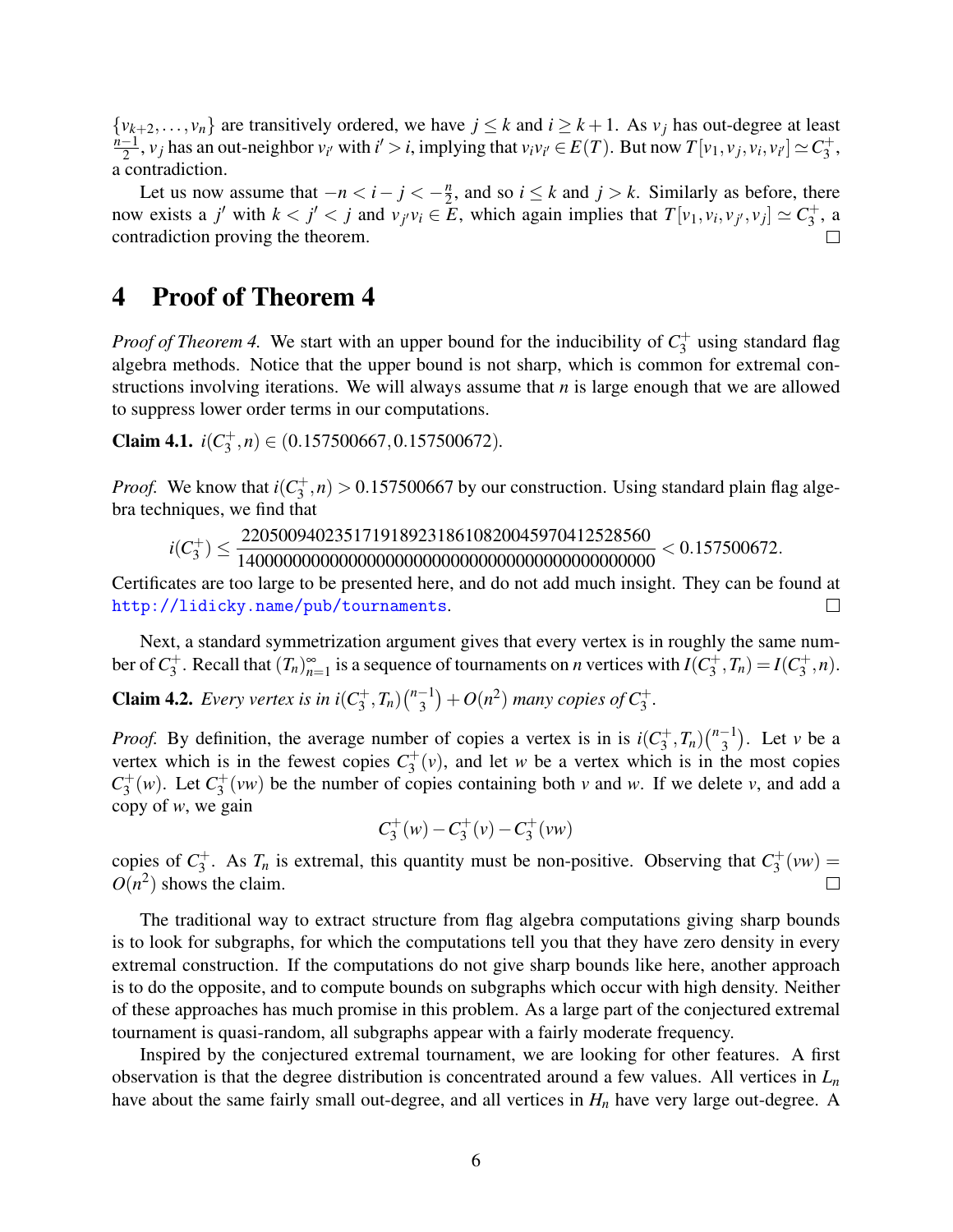<span id="page-6-0"></span>second observation is that all arcs between  $L_n$  and  $H_n$  are directed from  $H_n$  to  $L_n$ . We use flag algebra computations to prove that these two observations are true in every extremal tournament, and from this we are able to prove the theorem.

Let  $deg(x)$  be the normalized out-degree distribution function for an extremal tournament  $T_n$ :

$$
deg(x) = \frac{1}{n} |\{v \in V(T) : d^+(v) = xn\}|.
$$

For the remainder of the proof, "normalized" will be suppressed for simplicity. To make our computations more intuitive to follow, we will often denote the quantity  $i(H, T_n)$  by a picture of the graph  $H$ , so we might write

$$
\sum_{n=1}^{\infty} \sum_{n=1}^{\infty} = i(C_3^+, T_n).
$$

We now show that  $T<sub>n</sub>$  has a degree distribution similar to the conjectured example.

**Claim 4.3.** *For all x* ∈ [0,0.416]∪[0.44057,0.8849]*, deg*(*x*) = 0*.* 

*Proof.* We prove this claim by showing three bounds. First we investigate vertices *v* with  $d^+(v) \leq$ 0.85*n* and obtain lower and upper bounds on  $d^+(v)$ , namely that  $d^+(v) \in (0.416, 0.44057)$ . For the third bound, we switch to vertices *v* with  $d^+(v) \ge 0.85n$  and show that actually  $d^+(v) > 0.8849n$ .

We begin with the lower bound of the support of  $deg(x)$ . Fix some vertex  $v \in V(T_n)$  and color all vertices in  $N^+(v)$  black and color  $N^-(v)$  white. We will use flag algebras to bound the proportion of black vertices in  $T_n - v$ , and to this end we begin setting up a program that can be bounded by the plain flag algebra method. Since  $i(C_3^+)$  $\left( \frac{1}{3}, T_n - v \right) > 0.157500667$ , we know the sum of the densities of all 2-colorings of  $C_3^+$  $i_3^+$  is at least 0.157500667. Since all vertices in  $V(T_n)\backslash \nu$ are colored, we have  $\bullet + \circ = 1$ . We reduce our search space with the constraint that  $\bullet \leq 0.85$ , interpreted as *v* having normalized out-degree at most 0.85.

Ignoring lower order terms, we also know that every vertex is in the same number of  $C_3^+$  $3^+$  (see Claim [4.2\)](#page-5-0), so we can add an additional constraint to reflect this fact. If *v* plays the role of the source vertex in the  $C_3^+$  $S_3^+$ , then the remaining three vertices are all in  $N^+(v)$  and induce a  $C_3$ . Otherwise, *v* plays the role of one of the vertices in the*C*3, and the other three vertices induce a transitive triangle where the source and sink are in  $N^-(v)$  and the last vertex is in  $N^+(x)$ . Our coloring scheme thus allows us to include the final bound in the following program:

Objective:

minimize  $\bullet$ 

Constraints:

$$
0.157500667 \leq 0.85
$$
\n
$$
0.157500667 \leq 0.85
$$
\n
$$
0.157500667 \leq 0.85
$$
\n
$$
0.157500667 \leq 0.85
$$
\n
$$
0.157500667 \leq 0.85
$$

From this program, we find that  $\bullet$  > 0.416. More precisely,

≥ 374513205377685397063529268488234341918782335394533100 900000000000000000000000000000000000000000000000000000  $> 0.416$ .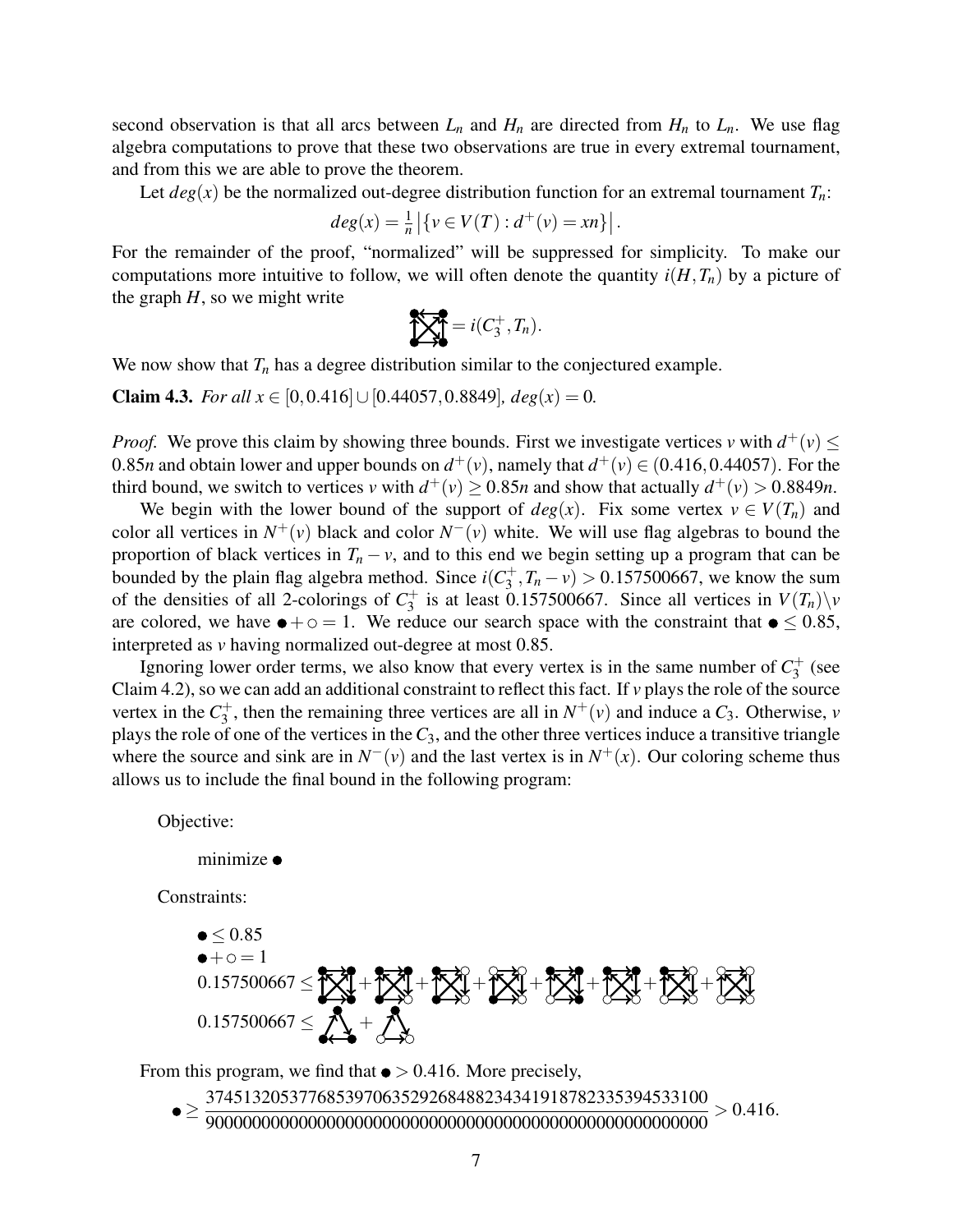<span id="page-7-0"></span>Similarly, we obtain  $\bullet$  < 0.44057, or more precisely that

≤ 396504577626701914630036949179105848845764101947535900 < 0.44057,

900000000000000000000000000000000000000000000000000000 from the following program:

Objective:

 $maximize$ 

Constraints:

$$
0.157500667 \leq 0.85
$$
\n
$$
0.157500667 \leq 0.85
$$
\n
$$
0.157500667 \leq 0.157500667 \leq 0.157500667 \leq 0.157500667 \leq 0.157500667 \leq 0.157500667 \leq 0.157500667 \leq 0.157500667 \leq 0.157500667 \leq 0.157500667 \leq 0.157500667 \leq 0.157500667 \leq 0.157500667 \leq 0.157500667 \leq 0.157500667 \leq 0.157500667 \leq 0.157500667 \leq 0.157500667 \leq 0.157500667 \leq 0.157500667 \leq 0.157500667 \leq 0.157500667 \leq 0.157500667 \leq 0.157500667 \leq 0.157500667 \leq 0.157500667 \leq 0.157500667 \leq 0.157500667 \leq 0.157500667 \leq 0.157500667 \leq 0.157500667 \leq 0.157500667 \leq 0.157500667 \leq 0.157500667 \leq 0.157500667 \leq 0.157500667 \leq 0.157500667 \leq 0.157500667 \leq 0.157500667 \leq 0.157500667 \leq 0.157500667 \leq 0.157500667 \leq 0.157500667 \leq 0.157500667 \leq 0.157500667 \leq 0.157500667 \leq 0.157500667
$$

These two results imply that for large enough *n*, no vertices have normalized out-degree in [0,0.416]∪[0.44057,0.85]. We extend this result with the following program restricting the degree of large out-degree vertices:

Objective:

minimize  $\bullet$ 

Constraints:

$$
0.157500667 \le 20.85
$$
\n
$$
0.157500667 \le 20.85
$$
\n
$$
0.157500667 \le 20.85
$$
\n
$$
0.157500667 \le 20.85
$$
\n
$$
0.157500667 \le 20.85
$$

This program outputs the lower bound  $\bullet > 0.8849$ , completing the proof of this claim. More precisely, it gives

≥ 796434927922041149520351194696218603042290321628262400  $> 0.88492769769.$ 900000000000000000000000000000000000000000000000000000  $\Box$ All certificates can be found at  $http://lidicky.name/public/tournaments.$ 

Let  $H_n$  be the set of vertices in  $T_n$  with normalized out-degree in (0.8849, 1], and  $L_n$  be the set of vertices with normalized out-degree in (0.416,0.44057). The above claim implies that  $H_n \cup L_n =$  $V(T_n)$ . We now show that no arcs in  $T_n$  are directed from  $L_n$  to  $H_n$ , once again using a coloringscheme to acquire localized information in an extremal construction.

**Claim 4.4.** *For every*  $x \in L_n$  *and*  $y \in H_n$ *,*  $yx \in E(T_n)$ *.*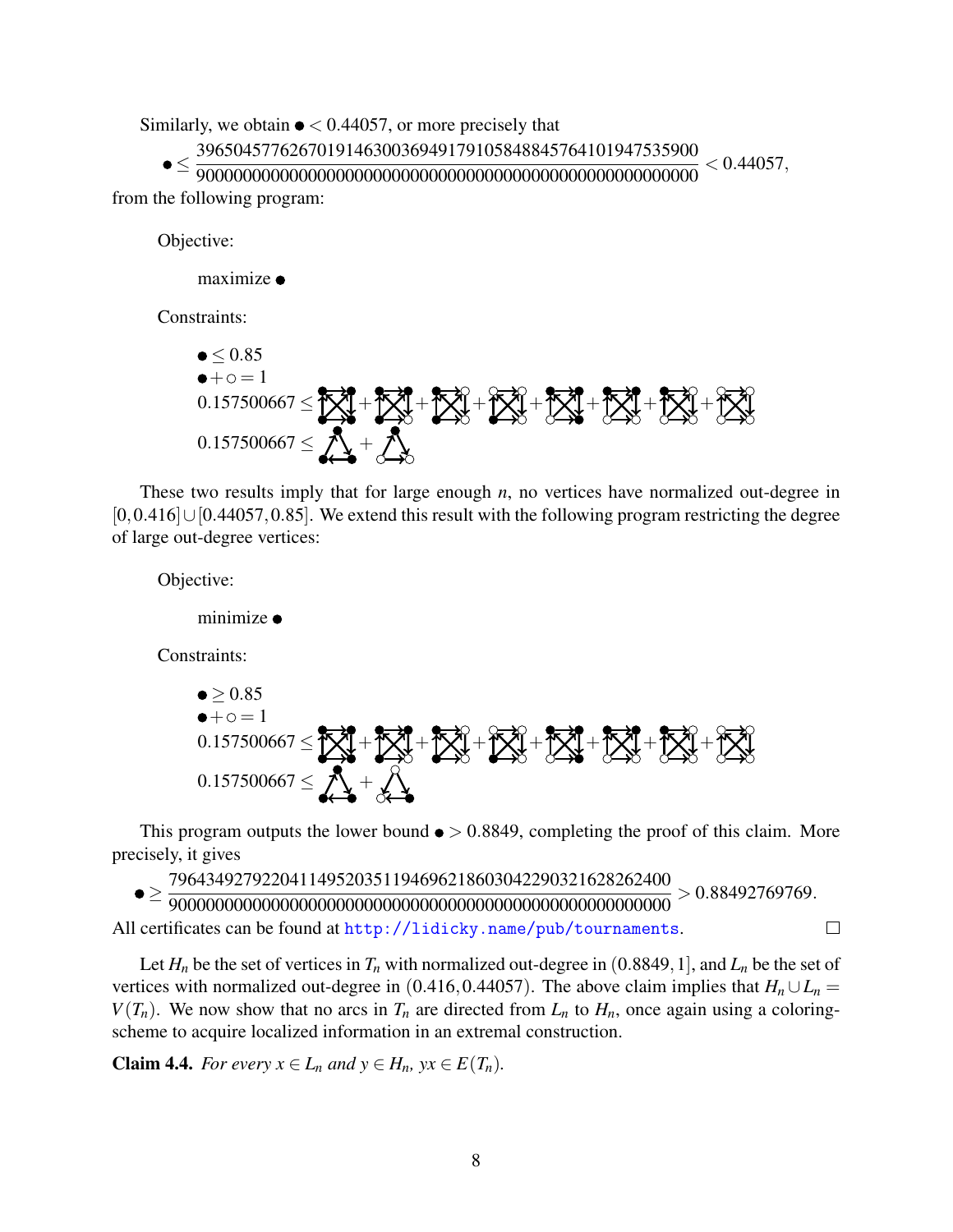*Proof.* Let  $x \in L_n$ ,  $y \in H_n$ , so *x* has normalized out degree in [0.415,0.441] and *y* has normalized out-degree at least 0.8849. We color  $V(T_n) - \{x, y\}$  with the following scheme, in which the top color represents the relation to *x*, and the bottom color represents the relation to *y* (see also Figure 4):

- Assign color black-black  $\bullet$  to *N*<sup>+</sup>(*x*)∩*N*<sup>+</sup>(*y*),
- Assign color black-white  $\bullet$  to  $N^+(x) \cap N^-(y)$ ,
- $\bullet$  Assign color white-black  $\ominus$  to *N*<sup>−</sup>(*x*)∩*N*<sup>+</sup>(*y*),
- $\bullet$  Assign color white-white  $\ominus$  to *N*<sup>−</sup>(*x*)∩*N*<sup>−</sup>(*y*).



Figure 4: Four-coloring scheme for  $T_n - \{x, y\}$ .

In order to model the out-degree assumptions, we will use the following constraints:

 $0.416 < \bullet + \bullet < 0.44057$  and  $0.8849 < \bullet + \bullet$ .

As in the proof of Claim [4.3,](#page-6-0) any programs involving this color scheme can include a constraint to ensure that *x* is in the right number of  $C_3^+$  with vertices in  $V(T_n)\backslash y$ , and that *y* is in the right number of  $C_3^+$  with vertices in  $V(T_n)\backslash x$ .

The purpose of this set up is to show that  $x \to y$  results in fewer  $C_3^+$  $y \rightarrow x$ , so we need to determine how to construct  $C_3^+$  which include both of these vertices. For this, we look again at Figure 4. If  $x \to y$ , we create a  $C_3^+$  with each arc  $\leftrightarrow$  and with each arc  $\bullet \bullet$ . On the other hand, if  $y \to x$ , we create a  $C_3^+$  with each arc  $\ominus \rightarrow \ominus$  and with each arc  $\ominus \rightarrow \ominus$ .

Similarly as above, we can now pose the following program bounding the difference between  $C_3^+$  $S_3^+$  containing  $x \to y$  and containing  $y \to x$ . Note that there are up to 96 different  $C_3^+$  $\int_3^4 \text{ in } T_n - \{x, y\}$ with 4 colors. Also, when counting the  $C_3^+$  $J_3^+$  in  $T_n$  – *y* containing *x*, we have to account for the colors induced by the arcs with *y*.

Objective: maximize

$$
\left(\begin{array}{c}\n\heartsuit \\
\ominus\n\end{array} + \begin{array}{c}\n\heartsuit \\
\ominus\n\end{array}\right) - \left(\begin{array}{c}\n\heartsuit \\
\ominus\n\end{array} + \begin{array}{c}\n\heartsuit \\
\ominus\n\end{array}\right).
$$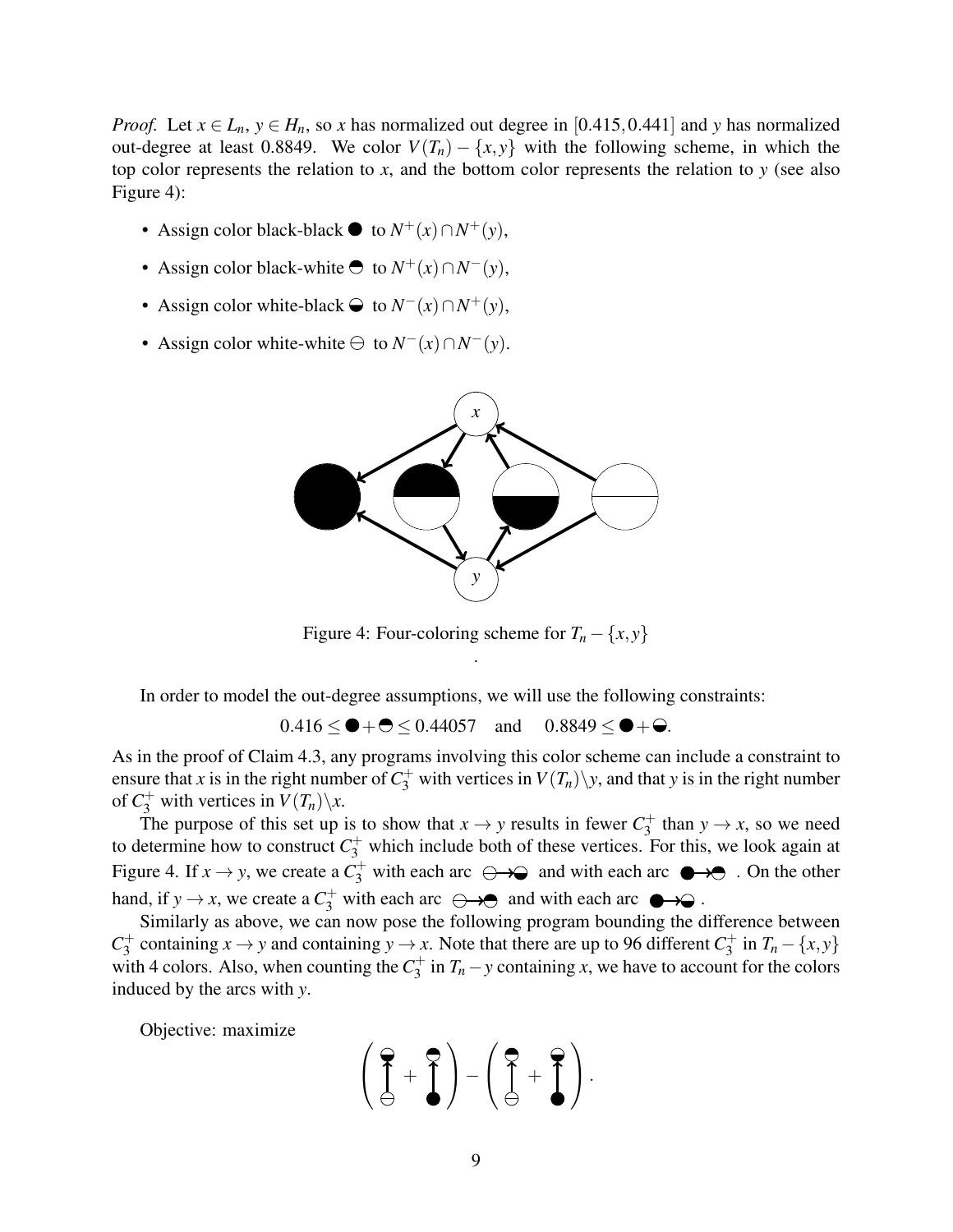<span id="page-9-0"></span>Constraints:



We find that the solution to this program is bounded above by  $-0.0768$ :

−12010298512534724753083910770424420094143817 156250000000000000000000000000000000000000000  $\approx -0.076866,$ 

implying that  $(y \rightarrow x)$  results in at least  $0.0768 \cdot \binom{n}{2}$  $\binom{n}{2}$  more copies of  $C_3^+$  $\int_3^+$  than  $(x \to y)$  in  $T_n$  for sufficiently large *n*, proving our claim. Certificates can be found at [http://lidicky.name/pub/](http://lidicky.name/pub/tournaments) [tournaments](http://lidicky.name/pub/tournaments).  $\Box$ 

Having determined the behavior of the relationship between  $H_n$  and  $L_n$ , we now focus on the internal behavior of *Hn*. The following claim implies that, for large enough *n*, the overall structure of  $T_n$  iterates into  $H_n$ .

Claim 4.5.  $I(C_3^+)$  $J_3^+, T_n[H_n]) = I(C_3^+$  $^{(+)}_{3}$ , |H<sub>n</sub>|).

*Proof.* The only copies of  $C_3^+$  $J_3^+$  in  $T_n$  are those chosen completely in  $H_n$ , completely in  $L_n$ , or with precisely 1 vertex chosen from  $H_n$ . The arcs in  $T_n[H]$  impact neither the second nor third type of  $C_3^+$  $T_3^+$ . Therefore,  $T_n[H_n]$  is extremal and the claim follows.  $\Box$ 

We next focus on showing that the sizes of  $H_n$  and  $L_n$  are correct.

**Claim 4.6.**  $|L_n| < \frac{6}{7}$  $\frac{6}{7}n \approx 0.85714n$ .

*Proof.* First, since there are no arcs from  $L_n$  to  $H_n$ , the average out-degree of vertices in  $L_n$  is |*Ln*|−1  $\frac{1}{2}$ , so

1  $\frac{1}{n}|L_n| \in (0.832, 0.88114).$ 

We would like a tighter upper bound, so we pose the following program wherein we color the vertices in  $L_n$  black and the vertices in  $H_n$  white. In this program, we assume that  $|L_n| \ge \frac{6}{7}n$  and show that the density of  $C_3^+$  $j_3^+$  is then too small, implying the claim. We note as well that  $\bullet \rightarrow \circ$  is a forbidden subgraph by Claim [4.4,](#page-7-0) so we include this as a constraint in the program as well.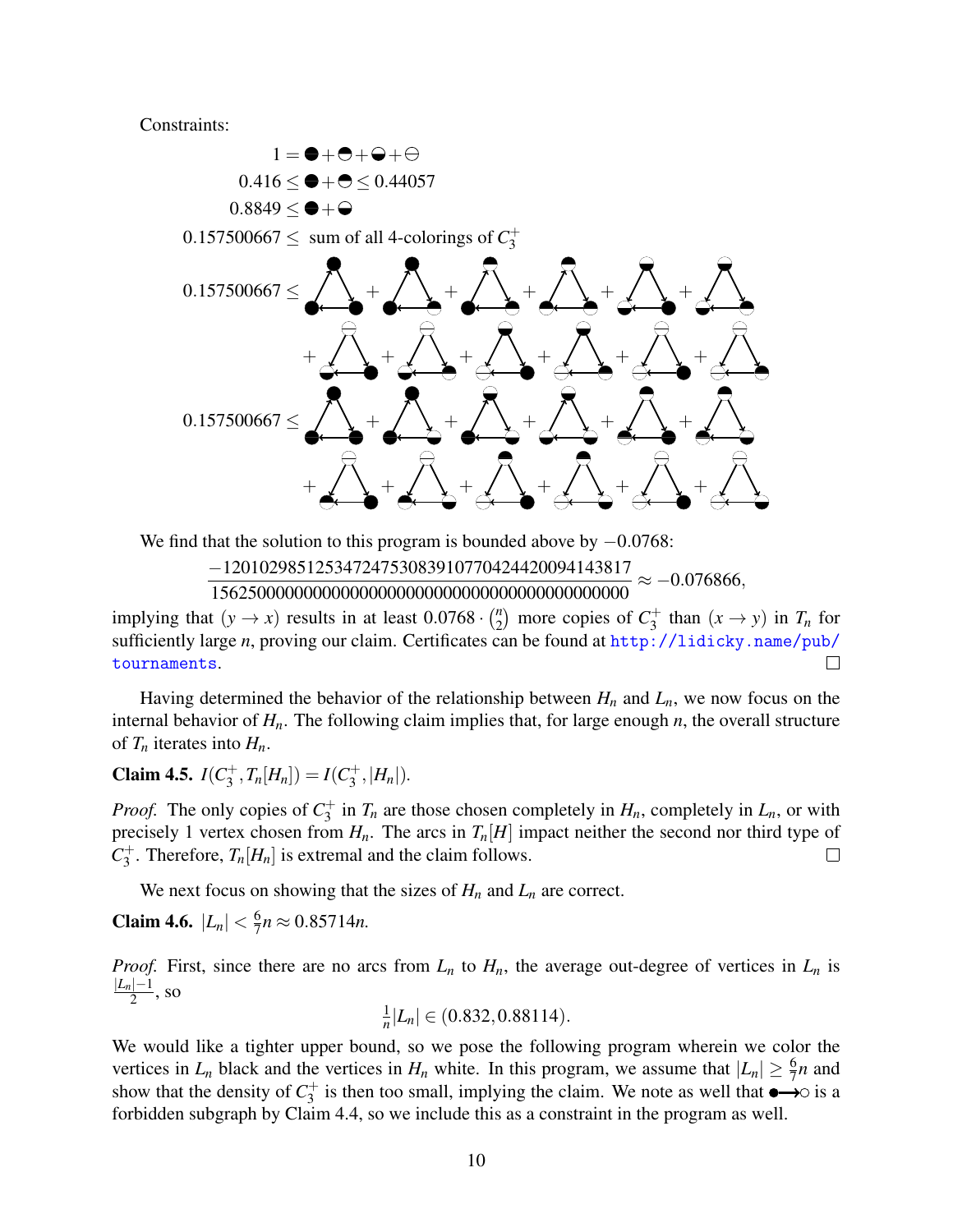<span id="page-10-0"></span>Objective:

$$
\text{maximize } \sum_{i=1}^{N} \mathbf{1} + \sum_{i=1}^{N} \mathbf{1} + \sum_{i=1}^{N} \sum_{i=1}^{N} \mathbf{1}
$$

Constraints:

$$
6/7 \le \bullet \le 0.88114
$$
  

$$
\bullet + \circ = 1
$$

Forbidden Subgraph:

 $\rightarrow \circ$  $\bullet$ 

This program is bounded above by

141750254952413854395355025351649452032106400000000 900000000000000000000000000000000000000000000000000  $< 0.15750003 < i(C<sub>3</sub><sup>+</sup>)$  $j^+, T_n),$ 

thus cannot be extremal, and so implies that  $T_n$  must satisfy  $|L_n| < \frac{6}{7}$  $\frac{6}{7}n$ . Certificates can be found at <http://lidicky.name/pub/tournaments>.  $\Box$ 

We next aim to prove that the sequence  $(T_n[L_n])_{n=1}^{\infty}$  is quasi-random. To do so we prove Claim 4.7, a consequence of the characterization of quasi-random tournaments in (Chung and Graham [\[5\]](#page-13-0)). They list 11 different properties characterizing quasi-random tournaments, but we will only use the first two.

*P*<sub>1</sub> : Every tournament appears asymptotically with the same density as in the random tournament.  $P_2: \lim_{n \to \infty} i(C_4, G_n) = \frac{3}{8}.$ 

**Claim 4.7.** A sequence of tournaments 
$$
(G_n)_{n=1}^{\infty}
$$
 with  $|G| = n$  is quasi-random if and only if 
$$
\lim_{n \to \infty} i(C_3, G_n) = \frac{1}{4}
$$
 and 
$$
\lim_{n \to \infty} i(C_3^+, G_n) = \frac{1}{8}.
$$

*Proof.* The "only if" statement follows immediately from property  $P_1$ , so we concern ourselves with proving the "if" statement. Let  $(G_n)_{n=1}^{\infty}$  be a sequence of tournaments so that  $|G_n| = n$ , and recall Proposition [1](#page-1-0) that (near) regular tournaments are precisely those tournaments which maximize the number of induced copies of *C*3.

So, assume that

$$
\lim_{n \to \infty} i(C_3, G_n) = \frac{1}{4} \text{ and } \lim_{n \to \infty} i(C_3^+, G_n) = \frac{1}{8},
$$

and observe that the tournaments are tending towards regularity, i.e. there are  $n - o(n)$  vertices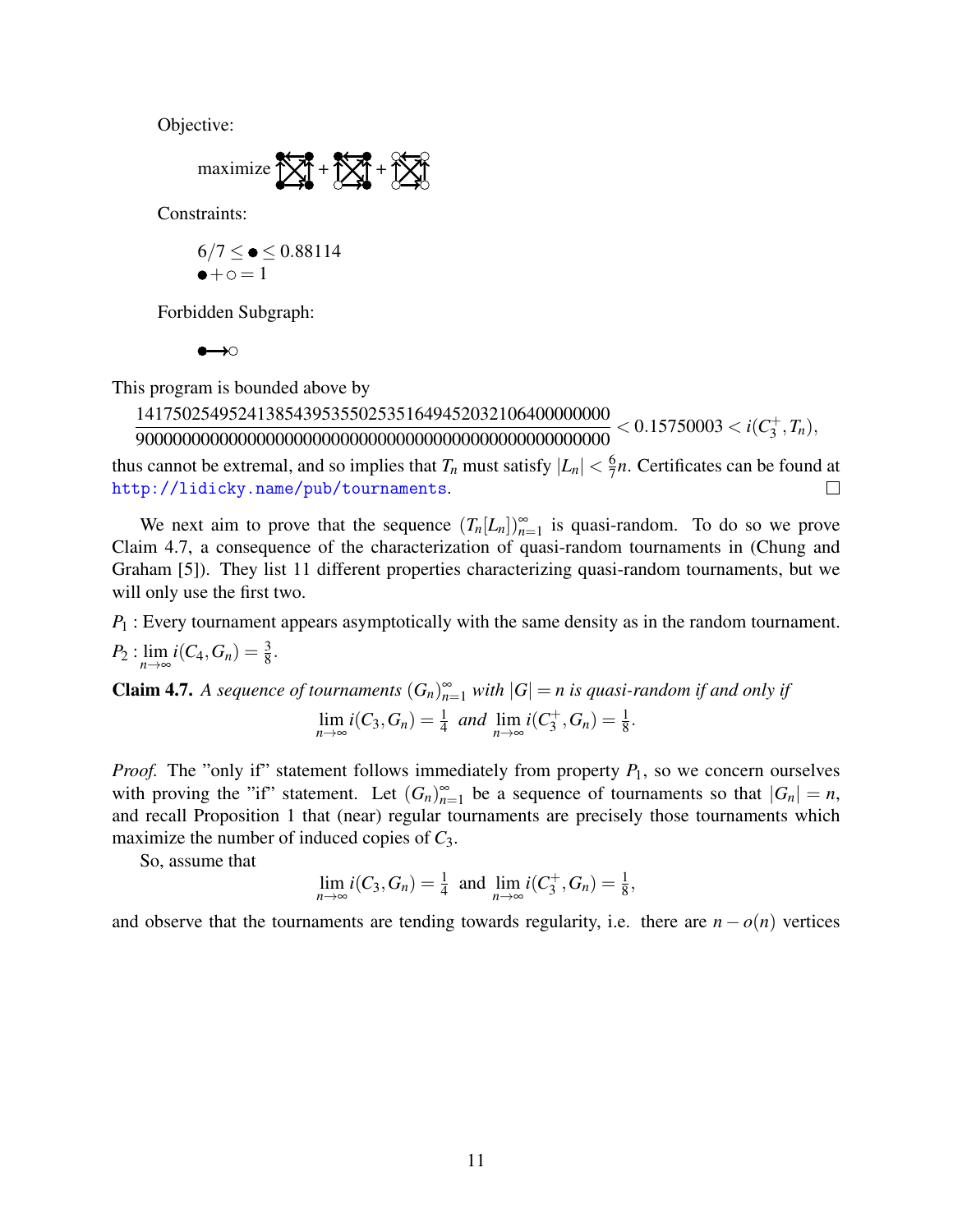<span id="page-11-0"></span>with out-degree  $\frac{n}{2} + o(n)$ . Now observe that

$$
\frac{1}{8} {n \choose 4} + o(n^4) = I(C_3^+, G_n)
$$
  
= 
$$
\sum_{v \in V(G_n)} I(C_3, G_n[N^+(v)])
$$
  
= 
$$
\sum_{v \in V(G_n)} i(C_3, G_n[N^+(v)]) {n/2 \choose 3} + o(n^3), \text{ by regularity}
$$
  

$$
\leq \sum_{v \in V(G_n)} \frac{1}{4} {n/2 \choose 3} + o(n^3)
$$
  
= 
$$
\frac{1}{8} {n \choose 4} + o(n^4).
$$

This implies that  $i(C_3, G_n[N^+(v)]) = \frac{1}{4} + o(1)$  for all but at most  $o(n)$  vertices  $v \in V(G_n)$ . This equality also implies that  $i(TT_4, G_n) = \frac{3}{8} + o(1)$ . Now

$$
\frac{1}{4} + o(1) = i(C_3, G_n) = \frac{1}{2}i(C_4, G_n) + \frac{1}{4}i(C_3^+, G_n) + \frac{1}{4}i(C_3^-, G_n),
$$
  
\n
$$
\frac{1}{4} + o(1) = \frac{1}{3}i(TT_3, G_n) = \frac{1}{6}i(C_4, G_n) + \frac{1}{4}i(C_3^+, G_n) + \frac{1}{4}i(C_3^-, G_n) + \frac{1}{3}i(TT_4, G_n),
$$
  
\n
$$
o(1) = i(C_3, G_n) - \frac{1}{3}i(TT_3, G_n) = \frac{1}{3}i(C_4, G_n) - \frac{1}{8} + o(1),
$$

so

and thus 
$$
i(C_4, G_n) = \frac{3}{8} + o(1)
$$
. This last statement is property  $P_2$  in [5] which is equivalent to  $(G_n)$  being quasi-random.

**Claim 4.8.** In any tournament T on n vertices,  $i(C_3^+)$  $\frac{1}{3}$ , T)  $\leq \frac{1}{8} + \frac{2}{3}$  $\frac{2}{3}(\frac{1}{4}-i(C_3,T))+o(1).$ 

*Proof.* Using flag algebras, we show

$$
3i(C_3^+, T) + 2i(C_3, T) \le \frac{7}{8} + o(1).
$$

The claim follows by rearranging the inequality. Certificates can be found at [http://lidicky.](http://lidicky.name/pub/tournaments) [name/pub/tournaments](http://lidicky.name/pub/tournaments).  $\Box$ 

**Claim 4.9.** *The sequence*  $(T_n[L_n])$  *is quasi-random.* 

*Proof.* Let  $L = \frac{1}{n}$  $\frac{1}{n}|L_n|$ . By Claim [4.5,](#page-9-0) *i*(*C*<sup>+</sup><sub>3</sub>  $j_3^+, T_n[H_n]) = i(C_3^+$  $\sigma_3^+(T_n) + o(1)$ . Looking at the density of the  $C_3^+$  which are not completely contained in  $H_n$ , we have, ignoring  $o(1)$  terms,

$$
L^{4}\frac{1}{8} + 4(1 - L)L^{3}\frac{1}{4} \leq (1 - (1 - L)^{4})i(C_{3}^{+}, T_{n})
$$
  
\n
$$
= L^{4} \cdot i(C_{3}^{+}, T_{n}[L_{n}]) + 4(1 - L)L^{3} \cdot i(C_{3}, T_{n}[L_{n}])
$$
  
\n
$$
\leq L^{4} \cdot \left(\frac{1}{8} + \frac{2}{3}(\frac{1}{4} - i(C_{3}, T_{n}[L_{n}]))\right) + 4(1 - L)L^{3} \cdot i(C_{3}, T_{n}[L_{n}])
$$
  
\n
$$
= \frac{7}{24}L^{4} + L^{3}i(C_{3}, T_{n}[L_{n}])(4 - \frac{14}{3}L)
$$
  
\n
$$
\leq \frac{7}{24}L^{4} + L^{3}\frac{1}{4}(4 - \frac{14}{3}L) = L^{4}\frac{1}{8} + 4(1 - L)L^{3}\frac{1}{4}.
$$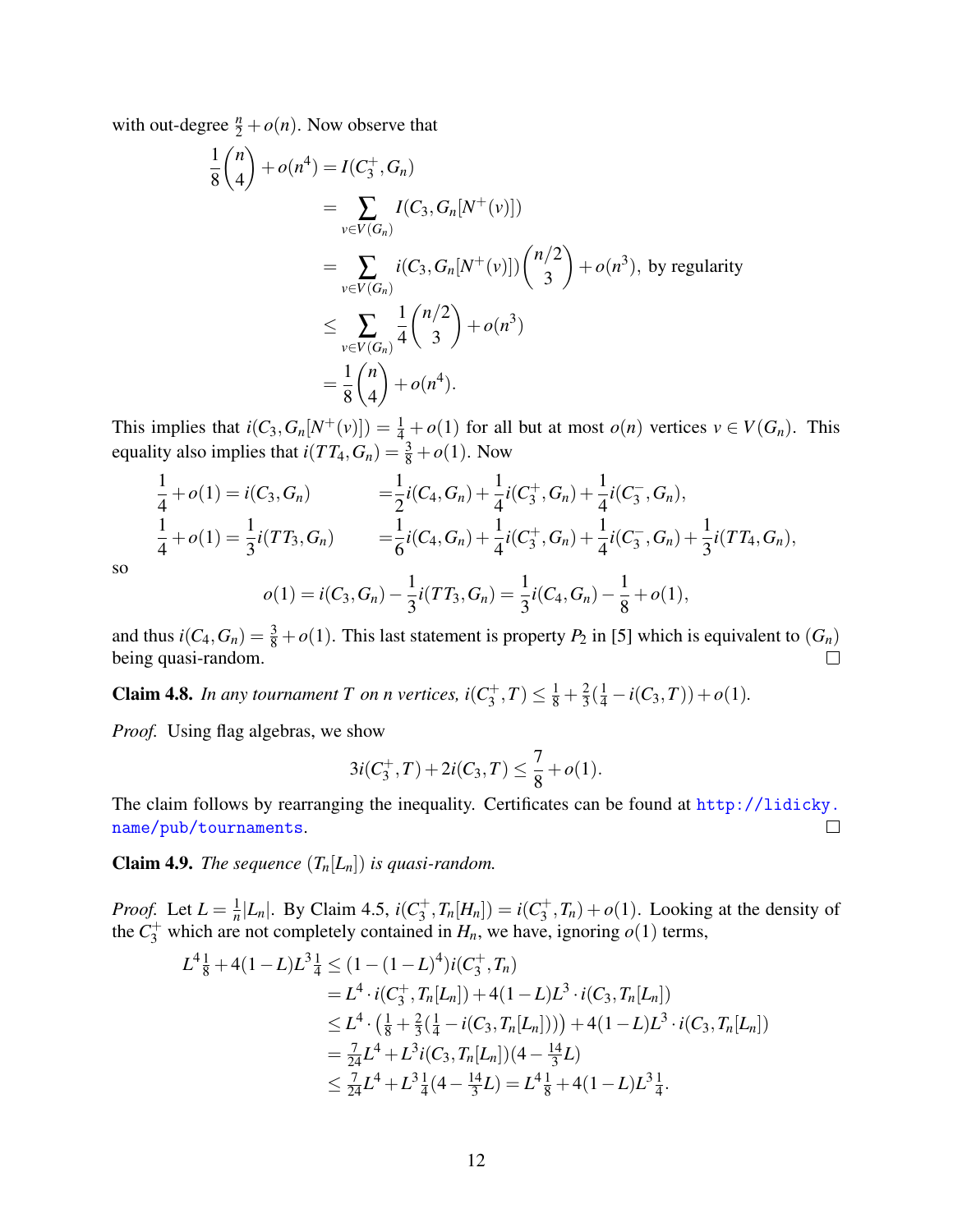The first inequality is true as the left side is the value we would expect if we replace  $T_n[L_n]$  by a random tournament. The second inequality follows from Claim [4.8.](#page-11-0) For the last inequality, note that  $0 < L < \frac{6}{7}$  $\frac{6}{7}$ , and so the left side is maximized if and only if  $C_3$  is maximized at  $\frac{1}{4}$ . As the first and the last term in this chain of inequalities are equal, we have equality throughout. Thus  $i(C_3, T_n[L_n]) = \frac{1}{4}$  and  $i(C_3^+)$  $J_3^+, T_n[L_n]) = \frac{1}{8}$ , proving the claim using Claim [4.7.](#page-10-0)  $\Box$ 

**Claim 4.10.** *The normalized size of*  $L_n$  *is*  $L = \frac{1}{5}$  $\frac{1}{5}(7+\sqrt[3]{3}-2\sqrt[3]{9})+o(1)$ , and our conjectured *structure is the limit object for the inducibility of*  $\check{C}_3^+$ .

*Proof.* We know that  $L < 6/7$ , that  $T_n[L_n]$  is quasi-random, that all arcs between  $H_n$  and  $L_n$  point towards the vertex in  $L_n$ , and that  $i(C_3^+)$  $j_3^+, T_n[H_n]) = i(C_3^+$  $g_3^{\text{+}}, T_n) + o(1)$ . Thus,

$$
i(C_3^+,T_n)=L^4\cdot\frac{1}{8}+\binom{4}{1}L^3(1-L)\cdot\frac{1}{4}+(1-L)^4(i(C_3,T_n)+o(1)).
$$

 $(8-9\sqrt[3]{3} + \sqrt[3]{3^5}) + o(1)$  and  $L = 1 - \alpha + o(1)$ . This is maximized when  $i(C_3^+)$  $J_3^+, T_n) = \frac{1}{8}$  $\Box$ 

We have thus shown that every extremal tournament matches our construction, completing the proof of this theorem.  $\Box$ 

# 5 Discussion

In this section, we discuss some of the peculiarities of this problem and its solutions, including the novel strategies introduced in this paper. First and foremost, we know of no other inducibility problem for which all extremal constructions include a quasi-random component as in the case of  $C_3^+$  $C_3^+$  and  $C_3^ \frac{1}{3}$  and ask the following question:

Problem 1. *For what classes of graphs (undirected or directed) do the extremal constructions for the corresponding inducibility problem involve non-trivial quasi-random components?*

For  $C_3^+$  $3<sub>3</sub>$ , the extremal construction was conjectured by noting that our tournament can be decomposed into a source vertex and a *C*3; described another way, we begin with an arc and blow up the head into a  $C_3$ . Essentially, we ask the following: for a digraph  $G = (V, E)$  with cut  $C = (S, T)$ and cut-set of size  $|S| \cdot |T|$ , for what structures  $G[S]$  and  $G[T]$  does the resulting inducibility problem have as extremal solutions constructions for which  $\alpha \cdot 100\%$  of the vertices induce a "typical" random graph structure" for some  $\alpha \in (0,1)$ ? Natural candidates for consideration would include  $G[T] \cong C_3$  and  $G[S]$  isomorphic to any 2-vertex digraph or 3-vertex tournament.

Historically, flag algebra techniques have been leveraged to determine bounds on global graph densities. The models developed in Claims [4.3](#page-6-0) and [4.4,](#page-7-0) however, resulted in bounds on localized information. In the case of Claim [4.3,](#page-6-0) we were able to determine something very powerful regarding the distribution of out-degrees in extremal constructions, namely that all vertices have normalized out-degrees in a very specific set. In the case of Claim [4.4,](#page-7-0) we were able to determine the direction of an arc between any pair of vertices which satisfy basic constraints related to their out-degrees.

Finally, we want to make an observation about Conjecture [3.](#page-3-0) Let *k* ≥ 5 be odd, and let *n* > *k*. Let  $X \subset V(C_n)$  be a set of *k* vertices such that  $C_n[X] \cong C_k$ . Observe that for every vertex  $v \in$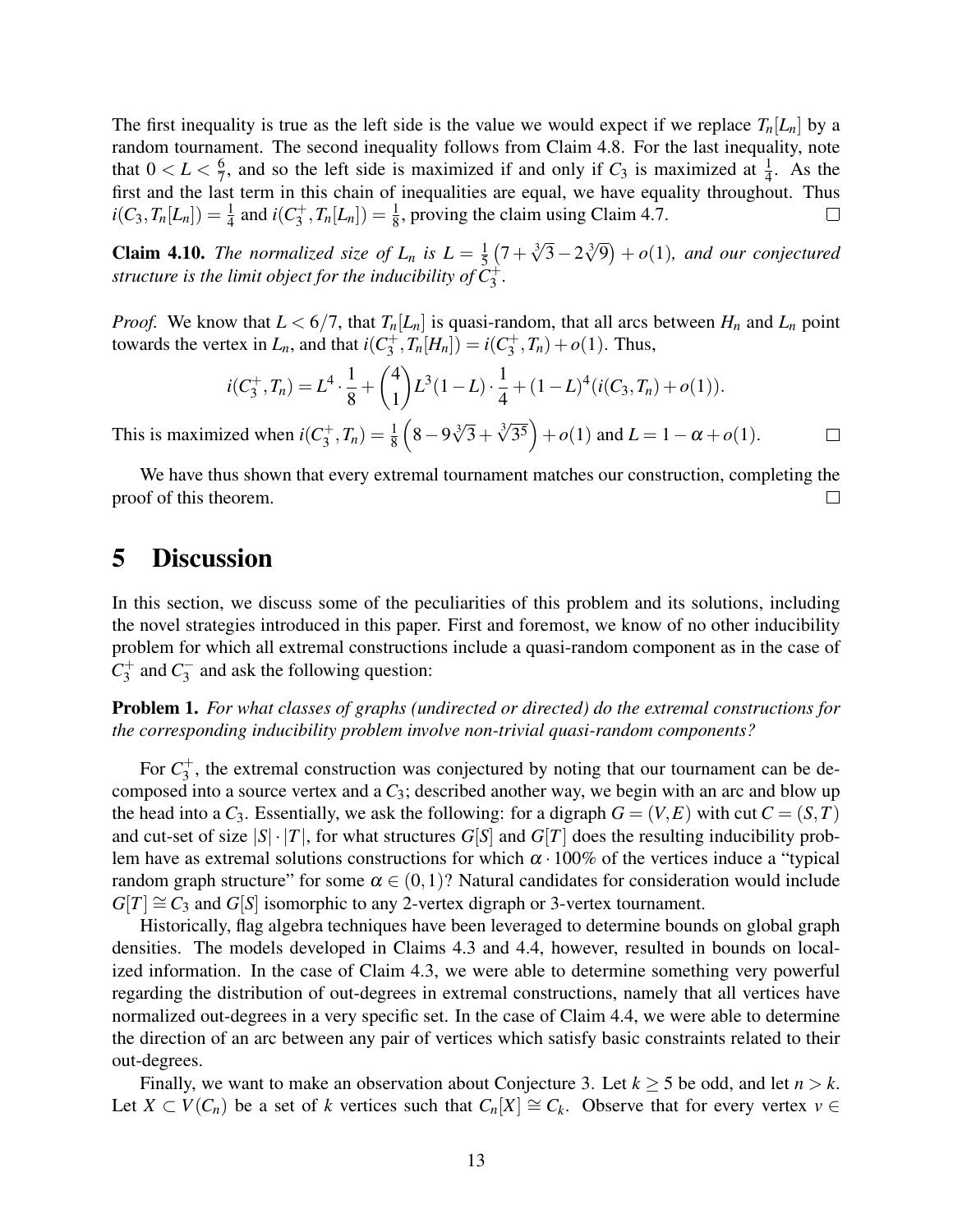<span id="page-13-0"></span>*V*(*C<sub>n</sub>*)  $\setminus$  *X*, we have *C<sub>n</sub>*[*X* ∪ {*x*}] ≅ *C<sub><i>k*+1</sub>. If we now express *i*(*C<sub><i>k*</sub></sub>, *T*) in a tournament *T* in terms of densities of  $(k+1)$ -vertex graphs similarly to [\(1\)](#page-4-0), we can easily conclude that Conjecture [3](#page-3-0) is true for  $k+1$  if it is true for k, so it suffices to prove it for all odd k. Standard flag algebra computations show that  $C_n$  is  $o(n^2)$  arc flips away from every extremal tournament for  $C_5$  and  $C_7$  (and thus for  $C_6$  and  $C_8$  by this observation), but we have not seriously tried to show the full conjecture for these cases.

#### References

- [1] József Balogh, Ping Hu, Bernard Lidický, and Florian Pfender. Maximum density of induced 5-cycle is achieved by an iterated blow-up of 5-cycle. *European J. Combin.*, 52(part A):47– 58, 2016. [doi:10.1016/j.ejc.2015.08.006](https://doi.org/10.1016/j.ejc.2015.08.006).
- [2] Adam Blumenthal and Michael Phillips. Inducibility of the net graph, 2021. [arXiv:2103.](http://arxiv.org/abs/2103.06350) [06350](http://arxiv.org/abs/2103.06350).
- [3] Jason I. Brown and Alexander Sidorenko. The inducibility of complete bipartite graphs. *J. Graph Theory*, 18(6):629–645, 1994. [doi:10.1002/jgt.3190180610](https://doi.org/10.1002/jgt.3190180610).
- [4] Ilkyoo Choi, Bernard Lidický, and Florian Pfender. Inducibility of directed paths. *Discrete Math.*, 343(10):112015, 11, 2020. [doi:10.1016/j.disc.2020.112015](https://doi.org/10.1016/j.disc.2020.112015).
- [5] Fan R. K. Chung and Ron L. Graham. Quasi-random tournaments. *J. Graph Theory*, 15(2):173–198, 1991. [doi:10.1002/jgt.3190150206](https://doi.org/10.1002/jgt.3190150206).
- [6] Éva Czabarka, Audace A. V. Dossou-Olory, László A. Székely, and Stephan Wagner. Inducibility of *d*-ary trees. *Discrete Math.*, 343(2):111671, 15, 2020. [doi:10.1016/j.disc.](https://doi.org/10.1016/j.disc.2019.111671) [2019.111671](https://doi.org/10.1016/j.disc.2019.111671).
- [7] Chaim Even-Zohar and Nati Linial. A note on the inducibility of 4-vertex graphs. *Graphs Combin.*, 31(5):1367–1380, 2015. [doi:10.1007/s00373-014-1475-4](https://doi.org/10.1007/s00373-014-1475-4).
- [8] Victor Falgas-Ravry and Emil R. Vaughan. Turan´ *H*-densities for 3-graphs. *Electron. J. Combin.*, 19(3):Paper 40, 26, 2012. [doi:10.37236/2733](https://doi.org/10.37236/2733).
- [9] Jacob Fox, Hao Huang, and Choongbum Lee. Packing problems. Methods and Challenges in Extremal and Probabilistic Combinatorics workshop, Banff International Research Station (2015). Video available at [http://www.birs.ca/events/2015/5-day-workshops/](http://www.birs.ca/events/2015/5-day-workshops/15w5008/videos/watch/201508240900-Fox.html) [15w5008/videos/watch/201508240900-Fox.html](http://www.birs.ca/events/2015/5-day-workshops/15w5008/videos/watch/201508240900-Fox.html), 2015.
- [10] Jacob Fox, Lisa Sauermann, and Fan Wei. On the inducibility problem for random cayley graphs of abelian groups with a few deleted vertices, 2019. [arXiv:1904.07682](http://arxiv.org/abs/1904.07682).
- [11] Hamed Hatami, James Hirst, and Serguei Norine. The inducibility of blow-up graphs. *J. Combin. Theory Ser. B*, 109:196–212, 2014. [doi:10.1016/j.jctb.2014.06.005](https://doi.org/10.1016/j.jctb.2014.06.005).
- [12] Dan Hefetz and Mykhaylo Tyomkyn. On the inducibility of cycles. *J. Combin. Theory Ser. B*, 133:243–258, 2018. [doi:10.1016/j.jctb.2018.04.008](https://doi.org/10.1016/j.jctb.2018.04.008).